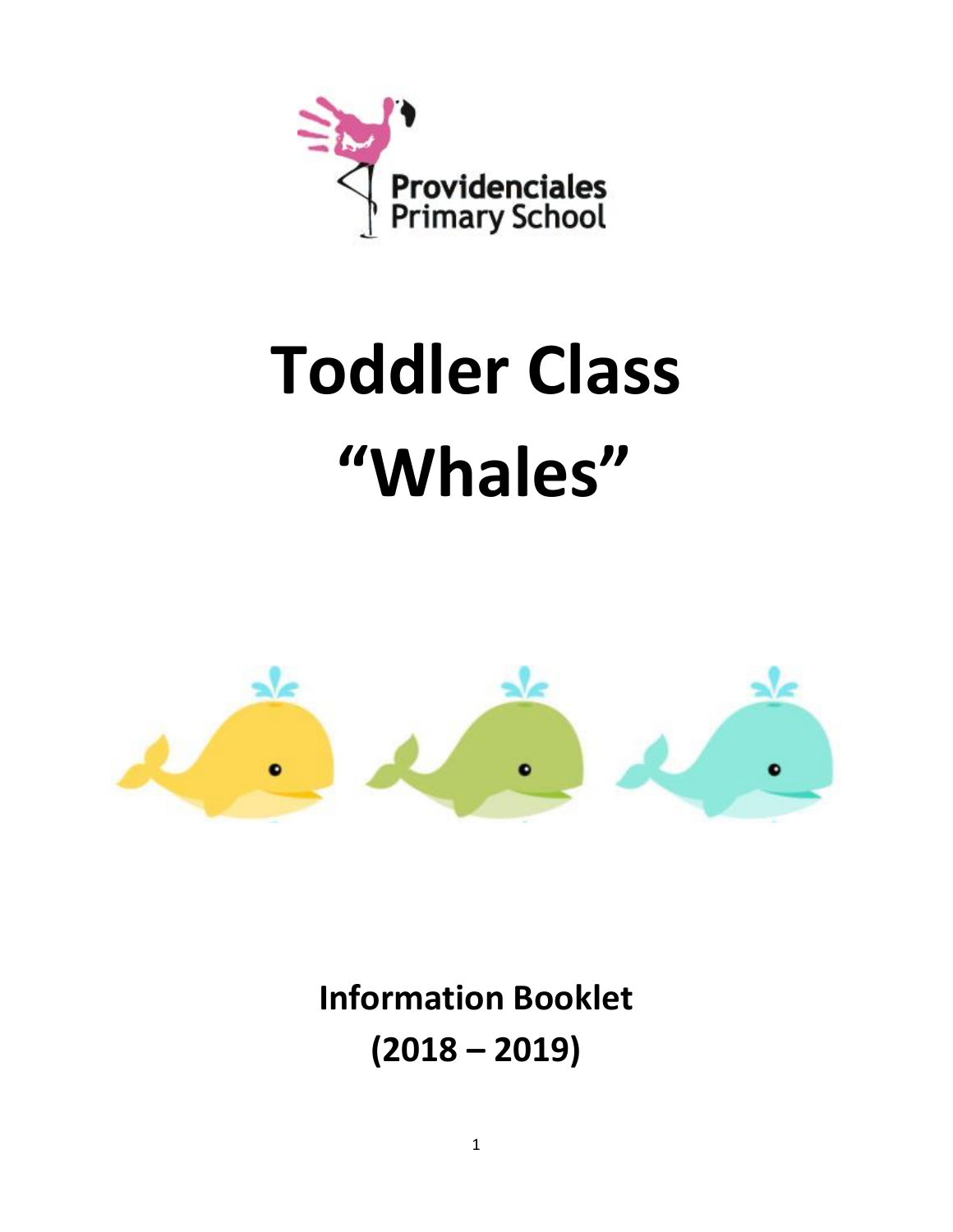# It's not just PLAY

Today you are improving: Co-ordination Fine and gross motor skills Strength, stamina, fitness Problem solving skills Decision making Risk awareness, judgement Sense of self, autonomous thinking **Independence** Sense of place in the world Social skills – communication, negotiation, relationship building, co-operation, teamwork Responsibility for self and others Awareness of others **Confidence** Resilience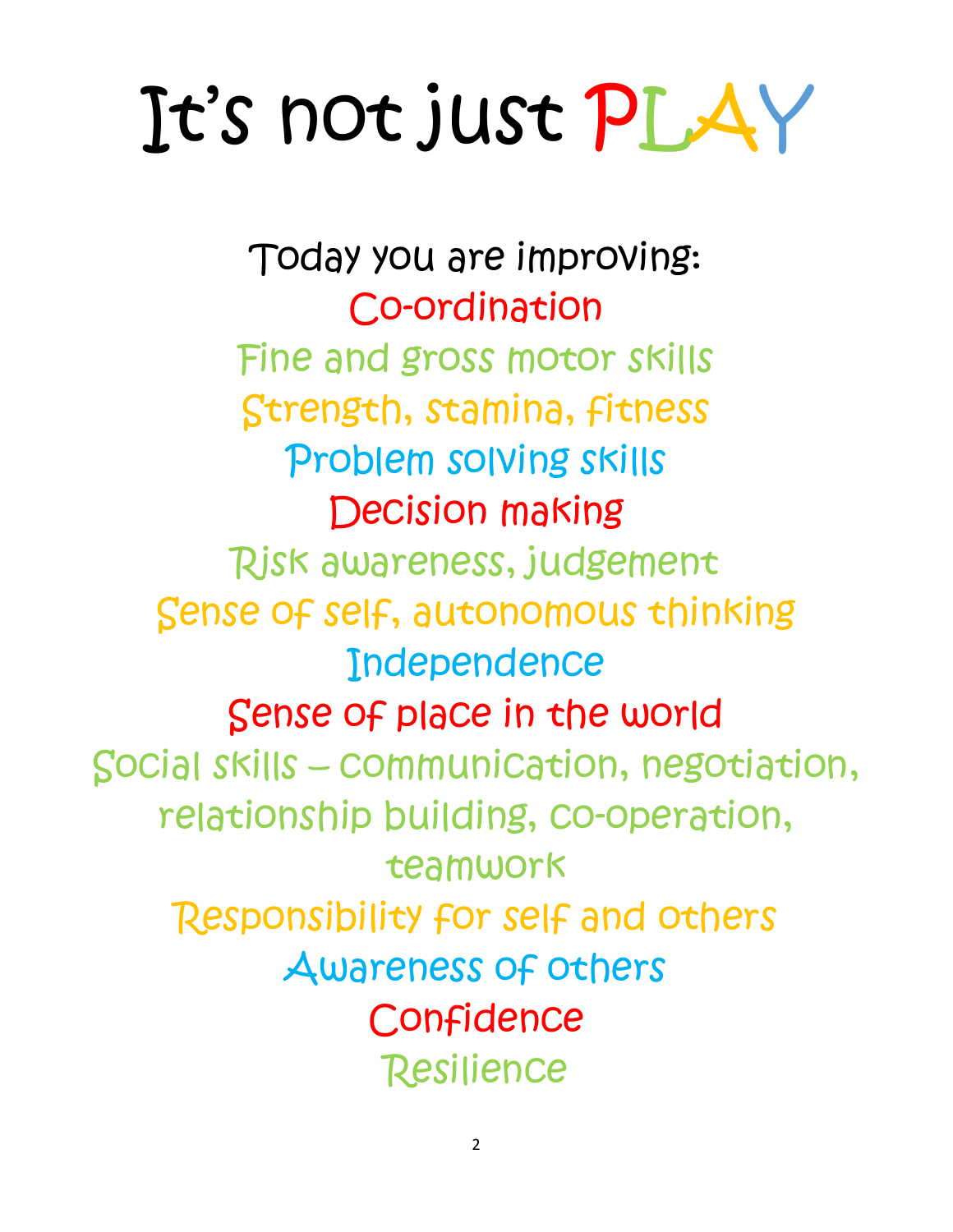# **Welcome to Toddlers** – Here's to a wonderful year in **Whale Class**!



I warmly welcome you and your child to Toddler Class. I am so excited to share my passion for children's development as we set out to explore, discover and learn together throughout the year.

Our Toddler class is the perfect introduction to a child's first school experience. Starting school is an exciting time as children embark on new adventures in the world of learning. Our safe, nurturing, child-centred setting aims to support each child's unique needs and interests. We provide a tailored, multi-sensory programme that offers a range of learning and development experiences for your child. Our focus is on fun and engaging activities that will provide play-based opportunities to promote children's

discovery of self and their environment. Children learn best by doing, and through their experiences, and active participation they blossom independently, socially and cognitively.

As a parent myself I understand the diverse needs of young children and their families and know how vital the partnership between parents and school is in providing the best possible care for your child. I hope that you will always feel welcome to join us in class to share in your child's development, and to talk about your child's learning journey. I feel strongly that communication between school and home is essential in maintaining our partnership, and in ensuring personalised learning opportunities for your child.

I am an experienced educator and hope that my expertise will ensure your child has a happy and successful year with us that is full of wonderful experiences.

**Miss Laranda**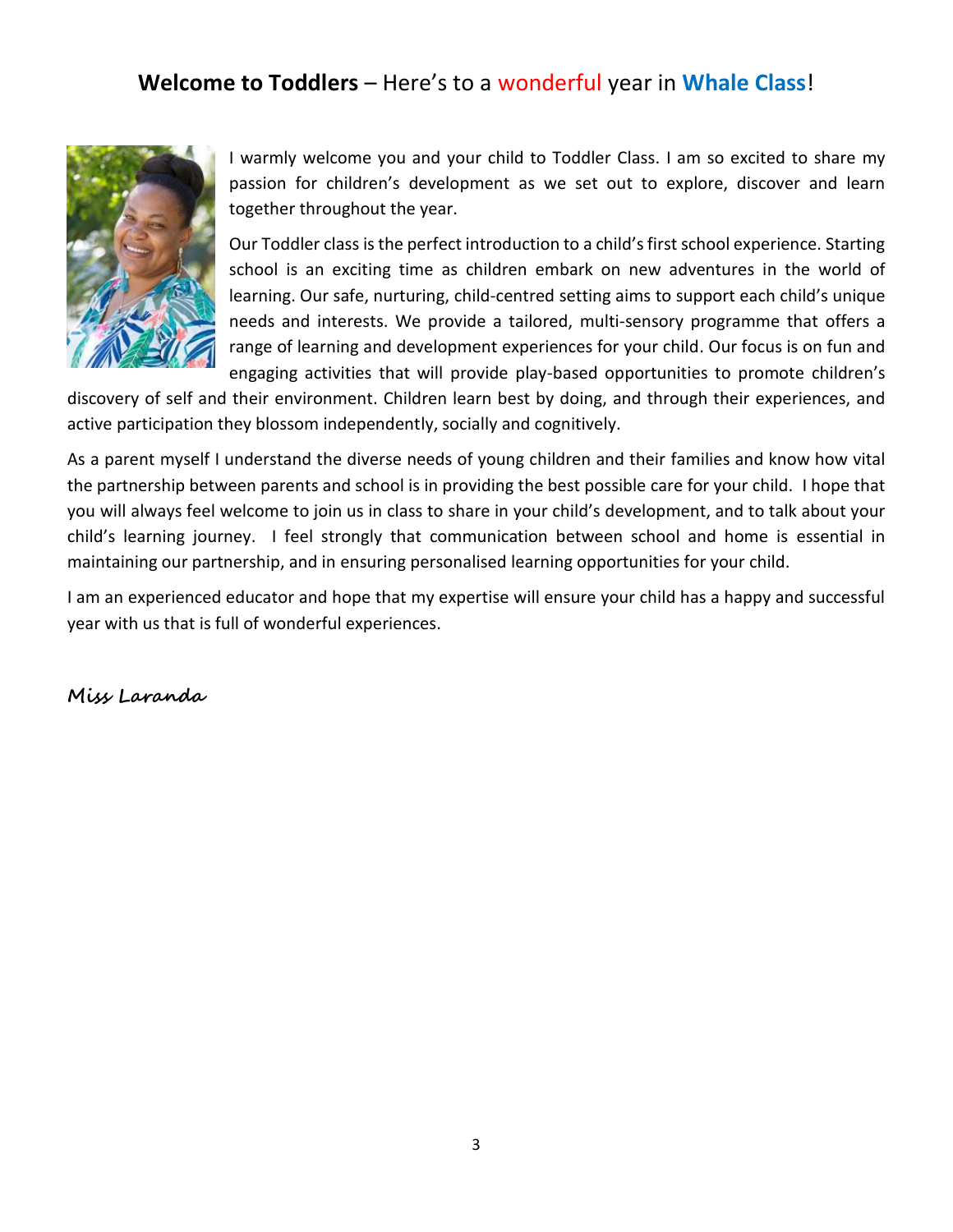### **First days at school…**



During our first weeks, your child will be settling into their new environment and getting to know us, his or her peers and our daily routines. For some children, early days at Provo Primary may be their first experience of separating from the most important people in their short lives. We seek to make these transitions as smooth as possible, for your child and for you. We offer a flexible approach that enables us to cater for each child and family individually, as we work together to ensure that children feel secure and happy.

Please be assured if your child seems upset or cries, we will handle it with care and understanding. Some children take longer to settle in and this is not a cause for concern. It is a part of their natural development. Separation anxiety is a normal experience at the start of school for both child and parent! Separating from a loved one becomes easier with the following suggestions and knowledge:

- **Take advantage of pre-enrollment visits, such as Flamingos and Chicks or visiting the school/classroom on occasion; summer camp and attending the open house session before school begins. These visits will allow you and your child to become familiar with the school, teachers and classroom.**
- **When you do leave, display confidence and trust. Let your child know when you leave with a kiss and a hug, along with the reassurance of your return later. Prolonged good-byes can bring tears and make separating even more difficult.**
- **Some children do well with a blanket or toy from home which provides comfort.**
- **Try not to linger in the area as your child may see or hear you.**
- **If separation continues to be an issue, we will work together to create a solution. This may be reducing the time your child spends at school in the beginning and gradually building the time as they become more comfortable.**
- **If your child cannot be consoled, despite the staff's best effort, rest assure that we will give you a call.**
- **As always, we have your child's best interests in mind.**

# **CLOTHING**

Children should wear comfortable clothing that will allow them to participate in all activities. We try to keep clothing covered during messy activities; however, sometimes the mess inevitably finds its way on clothes! Please send in extra (named) clothing in a suitable size bag that is separate from the snack bag in case your child should need to change.

Our outside play area is mostly shaded, but hats and sunscreen are advisable to ensure your child is protected.

Footwear is taken on and off throughout the morning and we encourage a level of independence with this process. Shoes that your child can take off or put on themselves or do so with some assistance are ideal.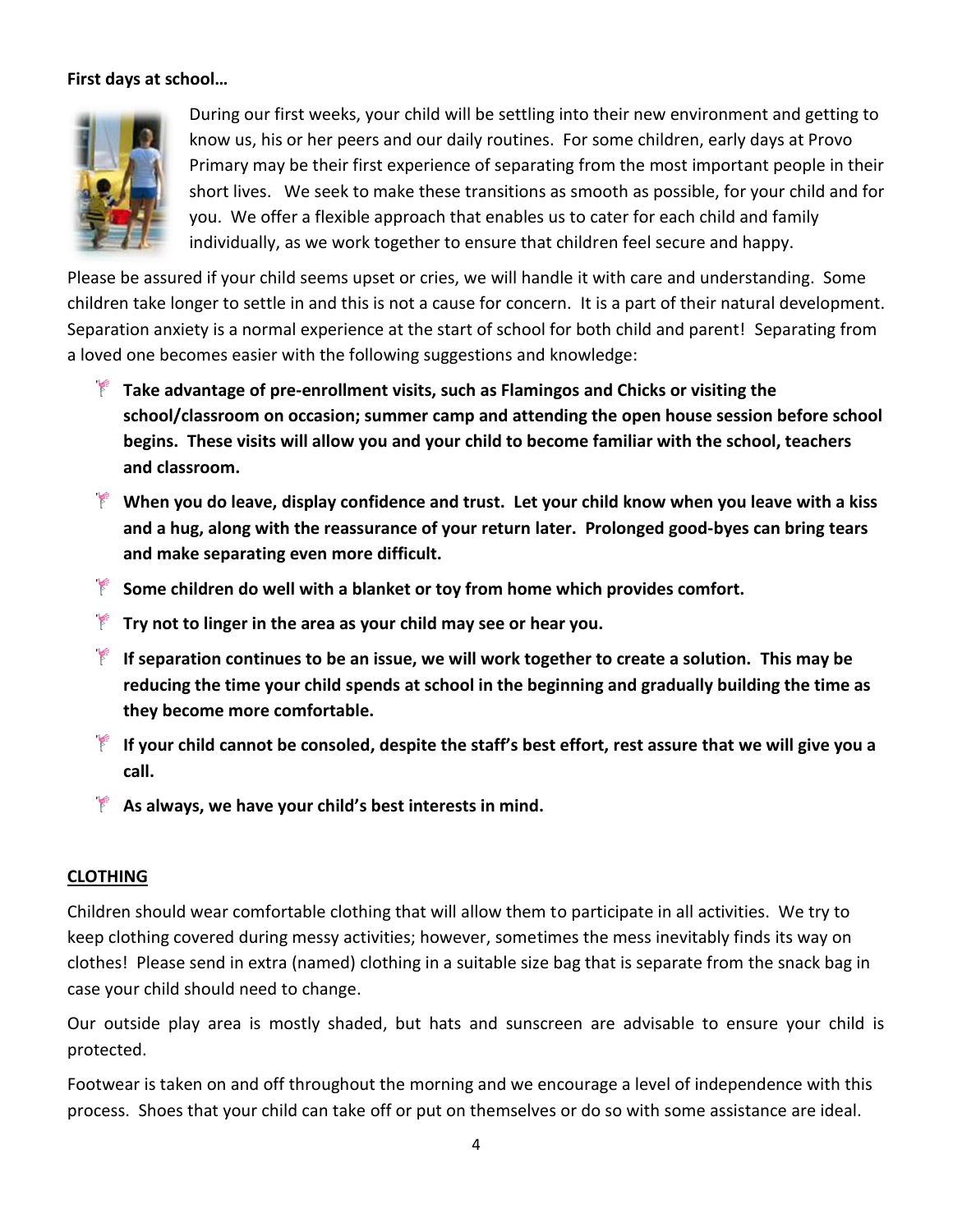The same goes for socks if worn. For safety reasons, flip-flops or slip-on shoes without straps are not appropriate.

Please make sure your child's bag, lunch bag and water bottle are labelled with their name. It is also a good idea to label any clothes, shoes and hats they wear to school, so they can easily be returned to their rightful owner if they go missing!

# **SNACK**

Please send a healthy snack (yoghurt, cheese, fruit, rice cakes, crackers, vegetables, etc.) in a lunch bag (a cooler pack is recommended to help keep foods fresh) and a water bottle. Children are encouraged to eat

their 'healthier' foods first. Children are not forced to eat what they do not want. If your child fails to eat, we will inform you and discuss options. The lunch bag, water bottle, snacks and snack containers should be appropriate for the child to manage as independently as possible. We discourage the use of sippy cups and recommend that your child's water bottle have a straw to promote speech and language development.



# **TOILETING**

We are happy to support potty training practices implemented at home. Please discuss your child's needs and routine with us to ensure we are working together with the plan you follow at home. If required, 'pullups' work better at school as opposed to diapers, and they also help to begin fostering independence. We call our body parts by their appropriate names (i.e. bottom and genitalia names). This helps to eliminate confusion or create future embarrassment. Please provide all diapering essentials (sufficient wipes, diapers and cream if needed).

# **DROP OFF**

Children can be dropped off from 8.10am. Please place water bottles, lunch bags and changing/clothes bags in the designated areas, then help your child to thoroughly wash his/her hands with soap. This simple measure aims to help reduce the spread of common childhood ailments. Of course, we encourage lots of hand washing throughout their day at school as well. Before you leave, please encourage your child to choose, and engage in an activity.

Routines are extremely important in helping your child settle in to their new learning environment. Your child will receive a 'My Routines' book to help them learn what happens during the morning.

This is designed to help children feel reassurance about the pattern of their day, and to help them begin to develop autonomy. Please look through the book with your child to familiarise him/her with the pictures and phrases.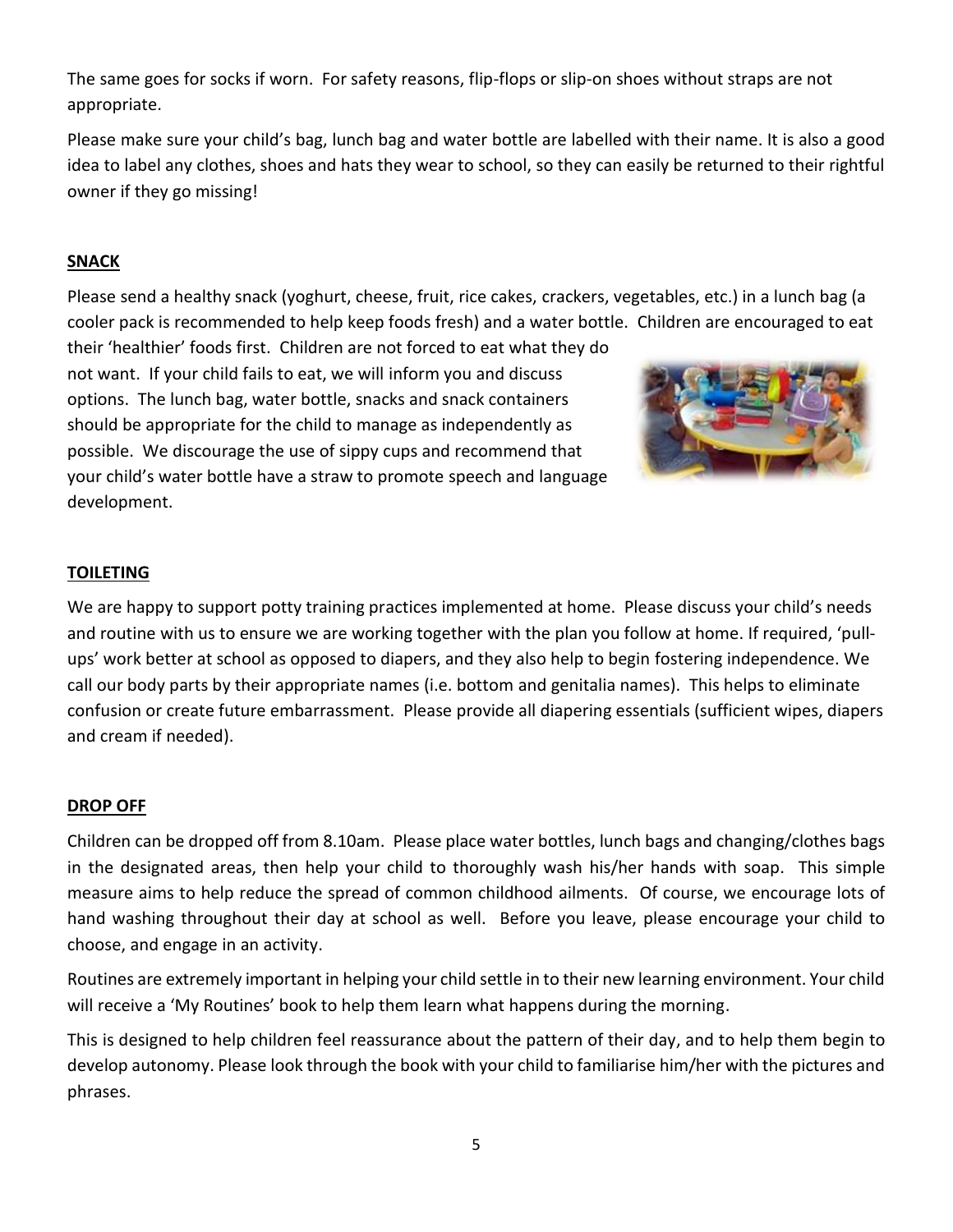Daily conversations are an important part of your child starting school. They provide the opportunity for 'check ins' for the teacher or parents. Please inform us at drop off of any change in routines, such as a restless night, staying with grandma, a family matter, etc. This enables us to help your child throughout the morning, if he or she is feeling unsettled or tired.

# **PICK UP**

Pick up is at **12 noon**. Children should be collected on time – some children can become anxious when they are picked up late. At the end of the morning, we aim to provide the opportunity to share achievements and accomplishments with parents as they pick up their children from the classroom. Children will be ready for pick up with their bags and water bottles, and any children who are still waiting for their parents will be listening to a story or song.

We cover lunchtime duty for other classes directly after our Toddlers session, so please ensure you pick up your child before 12.15.

Please call us to let us know if you think you are going to be late. After 15 minutes of unexplained lateness, a 'late fee' may be charged.

Should anyone other than a parent be collecting your child at the end of the morning, please make sure you let us know in advance. We will not allow a child to leave school with anyone other than a parent unless we have the necessary permission.

# **PARENTS AS PARTNERS**

Children benefit most where there is a strong and mutually supportive partnership with parents, and regular communication between home and school. It is vital for us to understand a child in the context of his or her family and culture to be able to provide learning experiences that are relevant and tailored to facilitate his or her progress. By filling in the 'Starting Point Profile' at the beginning of the year, you provide us with essential information that enables us to plan engaging and relevant learning experiences for your child. It also helps us to track their progress through the first term.

### **Journal**

Sharing any significant events, achievements and experiences for your child in their journal is an important way for parents to keep us updated, and to help us direct your child's learning and experiences. You can also encourage your child to be involved with choosing the news they would like to share. It could be visits with family, playdates, accomplishments, interesting trips, days out or activities, toys or books that they've particularly enjoyed, or any other stories that your child would like to share with school. We will encourage your child to share their news from home to help them develop their communication and recounting skills, and ensure that it is celebrated. **We will also use the journal to communicate with parents too, so please make sure you check it regularly.** Please also feel free to speak to us or email us at any time about your child. Communication between school and home is essential in helping us provide a nurturing learning environment for your child.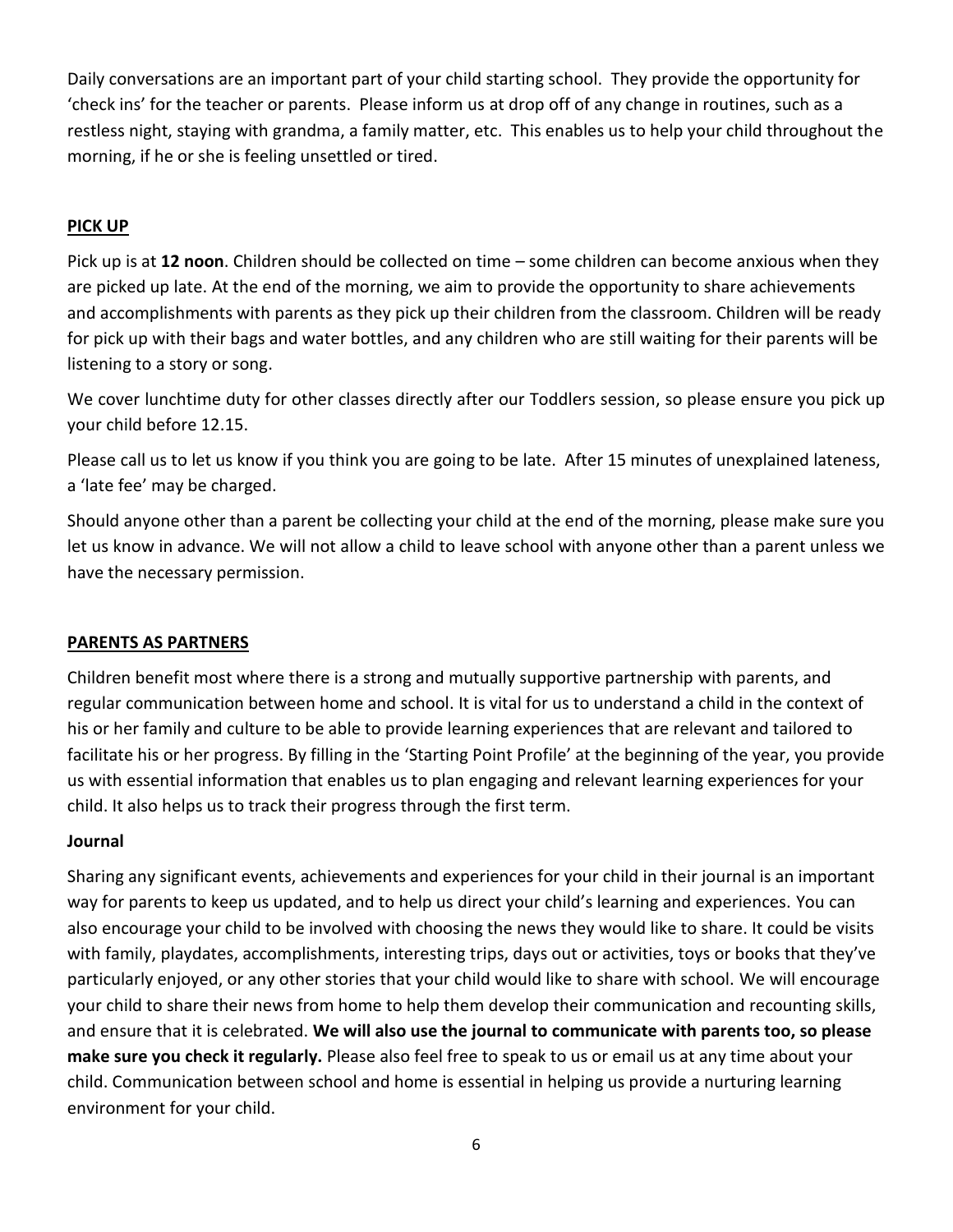### **OUR FACILITIES**

As well as our classroom and outdoor play areas, the children visit and enjoy many different areas of the school – the artificial grass field, the garden, the stage and playground. We also organise field trips to visit places in our community.













### **CURRICULUM AND TOPICS:**

### Curriculum

The Toddler programme follows the UK Early Years Foundation Stage (EYFS). It is our aim that our programme will encourage creativity, curiosity, discovery, understanding and a love of learning.

The classroom is set up with a variety of inviting areas and children are encouraged to visit these throughout the session. The curriculum is broad and balanced, giving our students the opportunity to learn and practise skills, helping them become independent life-long learners.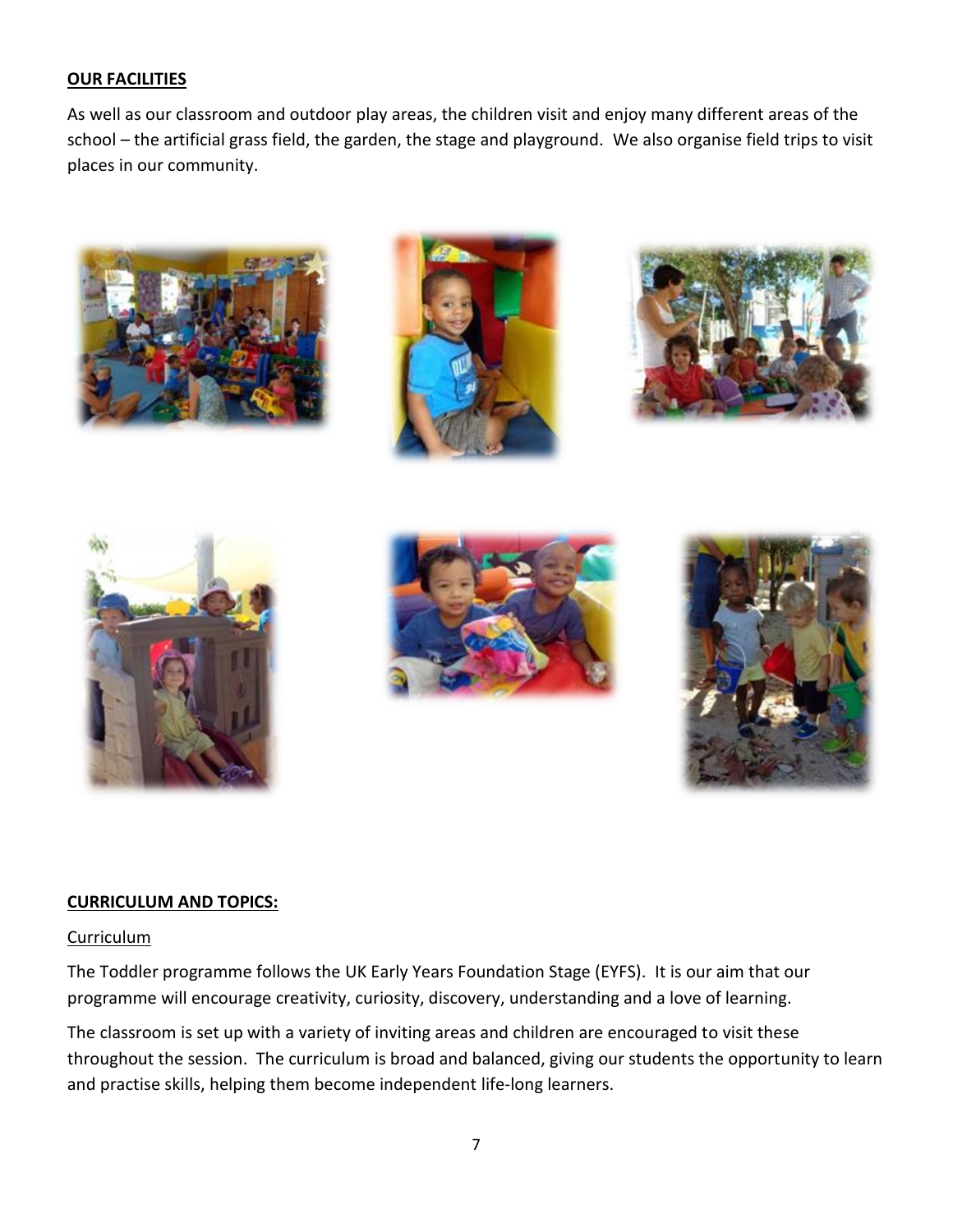Your child will be learning skills, acquiring new knowledge and demonstrating their understanding through **7 areas of learning and development**.

Children should mostly develop the **3 prime areas** first. These are:

• **Communication and Language** 

How your child is beginning to listen to stories/rhymes; to follow simple instructions; to copy familiar expressions and to use sounds and words to communicate for a range of purposes.

• **Physical Development** 

How progress is being made in their gross motor skills (the child's general ability to move around and use the various parts of the body) and their fine motor skills (the coordination of small muscles and skills like holding a pencil). It also includes the development of

their general self-care, such as, washing hands, awareness of toileting, helping with dressing and feeding and drinking independently.

• **Personal, Social and Emotional Development**

How they are learning to play and interact with others, how they are managing their feelings and behaviours, and how they are developing their confidence and self-awareness.

The prime areas are those most essential for your child's healthy development and future learning. These will help them to develop skills in **4 specific areas**. These are:

• **Literacy**

How they are developing their interest in books and rhymes. They may have some favourites.

• **Mathematics**

How they are beginning to organise and categorise objects, say some counting words randomly, recognising big things and small things and getting to know familiar routines.

• **Understanding the World**

How they are curious about people, animals and vehicles, using their senses to explore objects and showing interest in toys with flaps/buttons/sounds/lights.

• **Expressive Arts and Design**

How they are exploring and experimenting with a range of media through sensory exploration, are beginning to move to music and to express self through physical action and sound.







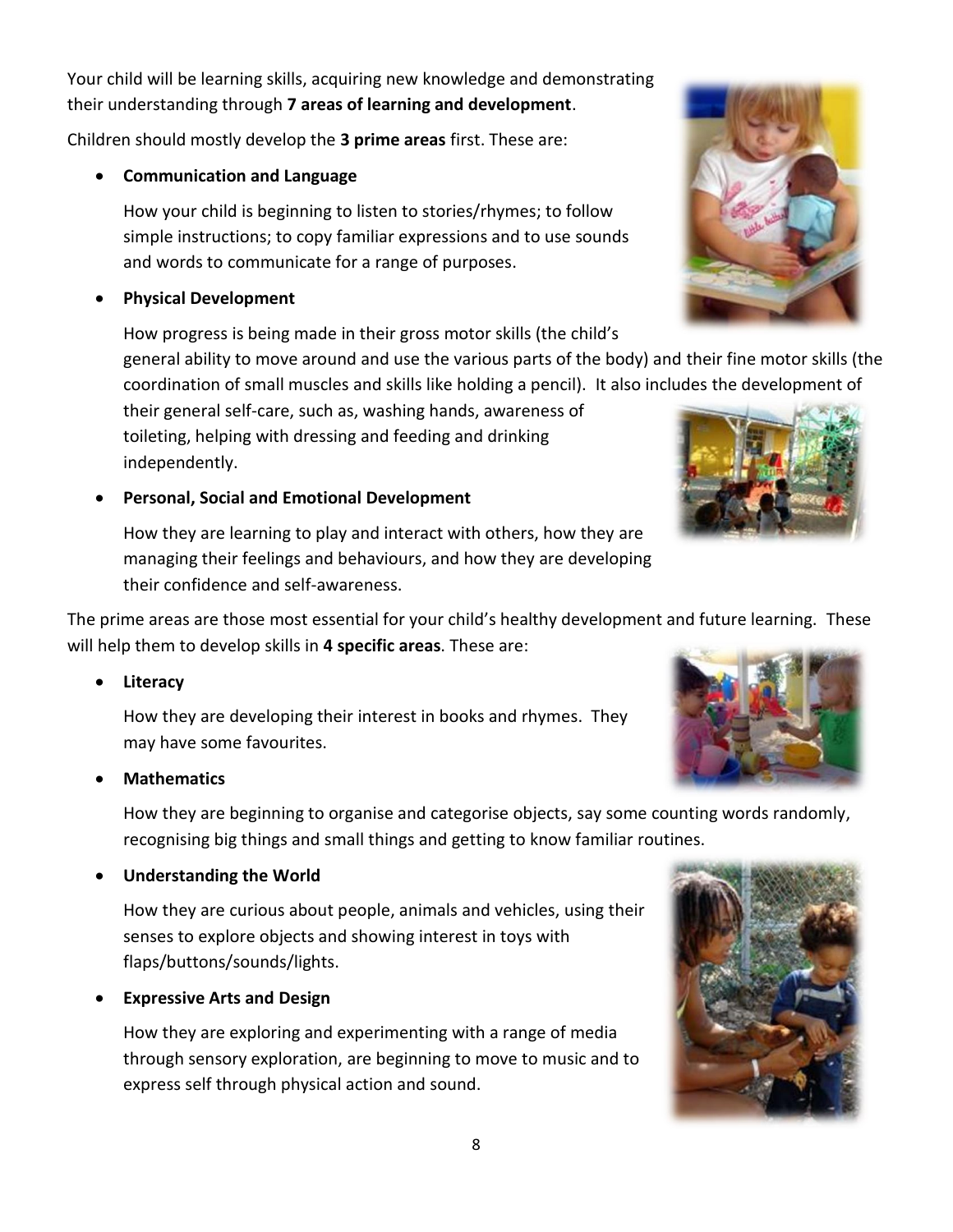

Here is a link to a useful [Parents Guide](http://www.foundationyears.org.uk/files/2015/04/4Children_ParentsGuide_2015_FINAL_WEBv2.pdf) on UK EYFS curriculum.

Our aim is that all children will fulfil their potential. We recognise that all children are different and learn at their own individual pace. As we get to know each child closely, we monitor and plan for their individual development and progress whilst nurturing their special character, interest, strengths and skills.

This development and progress is shared with you at the end of each term during our 'Stay and Play' sessions. During these sessions, you will be able to see your child's learning in action, and we will share with you your child's individual **'Learning Journey'**. This is where we record our observations of your child's play and interactions. It enables us to track his or her progress, and to plan tailored activities that enhance his or her learning and development. Our observations, along with photos and examples of your child's work are documented, and parents are also encouraged to add their contributions and observations.

# Topics

The EYFS curriculum is taught through a variety of topics over the year. We plan topics that we feel will inspire the children's curiosity, understanding and development. All seven main areas of learning are incorporated into the outdoor curriculum and planning is cross-curricular across all areas. Topics we will cover this year include 'Magical Me', in which children explore what makes them unique and special; 'Friends', during which children learn how to work



together with their friends, recognise how they are feeling, and how we can take care of each other; 'Toys', in which we learn about colours and shapes, and how our preferences are all different; and 'Me and My World' where we investigate our beautiful environment and the cultures of our islands. This will also incorporate traditional tales and songs.

We share our topics and planning with you via topic maps, newsletters and weekly email updates. We welcome our parents to come and share any expertise, resources or experiences you may have that are relevant to our areas of study. If you feel you, (or a friend/family member/associate) may be able to assist us with our learning in class, please do let us know! It is also a great chance for you to see your child interact with their activities and friends.

We may organise trips or visitors to enhance our learning, and notices of times and costs (if applicable) will be given as early as possible.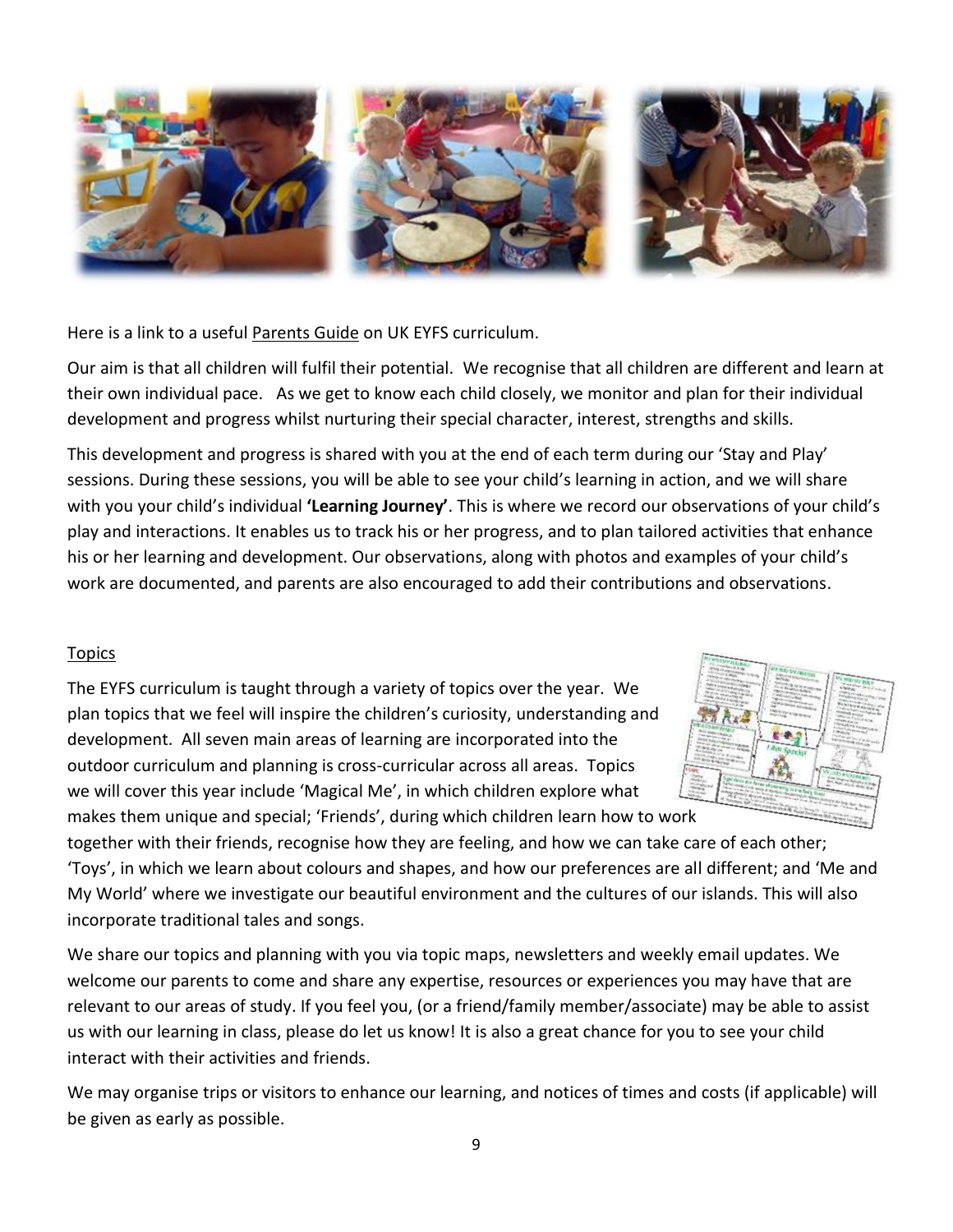### **DAILY ACTIVITIES:**

We value and promote play as a meaningful and vital method of learning. Every day is different!

As much as possible, we provide children with the opportunity to direct their play, and choose their activities according to their interests.

Throughout the morning, the children will have access to a variety of 'hands on' activities, both adult-led and child-initiated:

- $\mathbb{R}$  Outdoor play, visits to the school garden and the artificial grass field
- **Painting, gluing, arts and crafts**
- $\mathbb{R}^n$  Sand, water, play dough and other sensory activities
- $\mathbb{R}^n$  Soft play, yoga and physical development activities
- $\mathbb{R}$  Puzzles and games, construction
- $\mathbb{R}^n$  Playing with vehicles, and 'small world' toys
- $\mathbb{I}$  Investigative activities
- **T** Stories, music, movement, singing
- **T** Imaginary/role play
- **T** Circle Time and sharing news/achievements





### **PURPOSEFUL MOTIVATION**

Respect, kindness and positive behaviour and attitude towards school life and those around us are the normal expectations at Provo Primary School. In order that everyone knows what is expected of them and others around them, we have five golden rules, which are:

- **T** Care for myself and others
- <sup>₩</sup> Be honest
- <sup>।</sup> Work hard
- $\equiv$ Listen
- $\mathbb{Z}$ Look after property

Our school logo is a flamingo. It is made from a handprint. The digits help us to remember our five golden rules.

The school is committed to creating an environment where children are motivated intrinsically, and all teachers support this commitment giving verbal praise and positive recognition at every opportunity. We

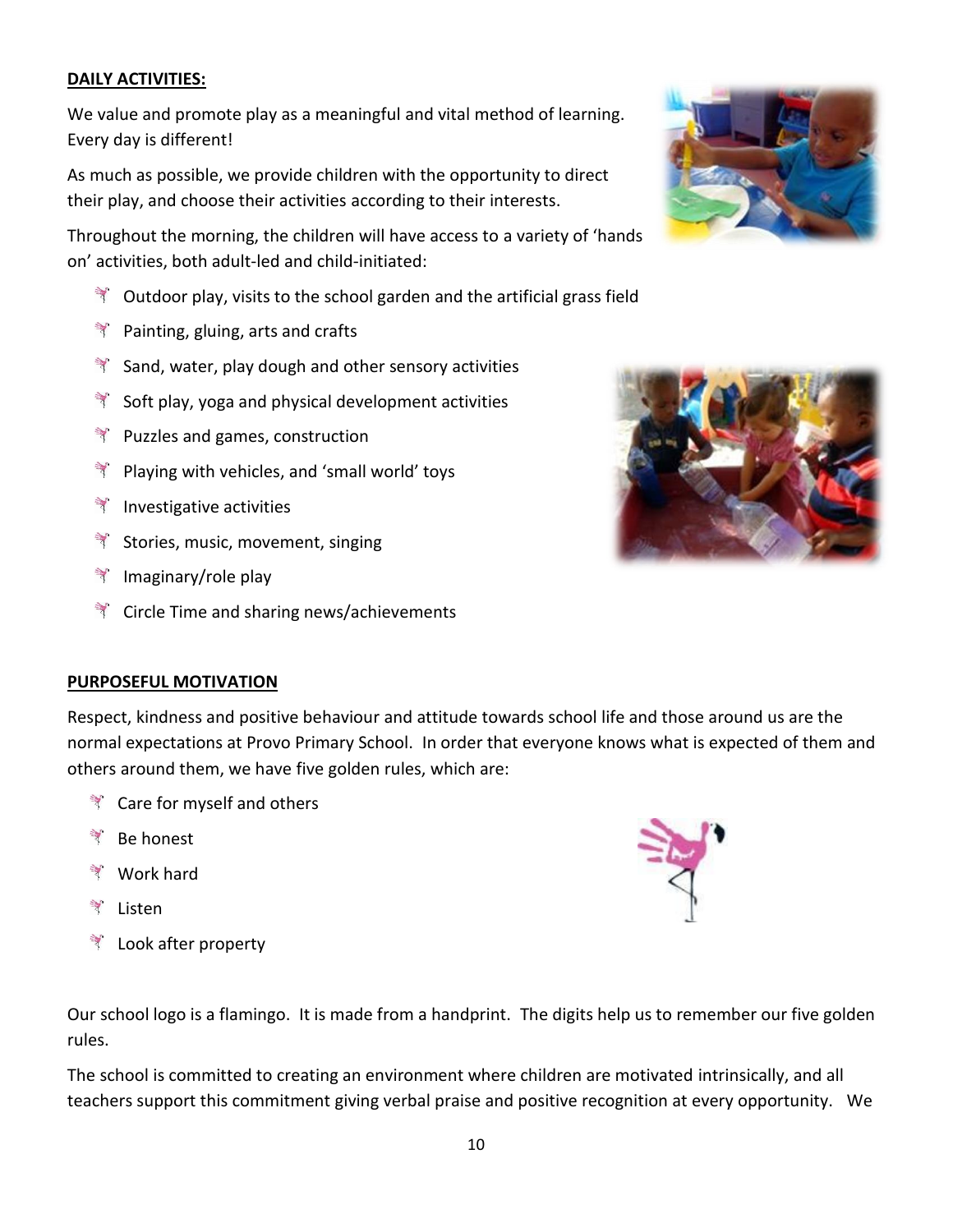encourage the use of *kind hands* and *use your words* approach to assist in conflict resolution. We model ways to handles disputes and to show empathy like hugging, saying, "I'm sorry", "Please", "Stop" or "I don't like that". We look at the expression portrayed and say "She is crying because you hurt her" or "He is sad because you took the toy away". Then we model the correct way of handling the situation, e.g. "If you want a turn with the toy you need to ask… say please". At no point is physical punishment used at Provo Primary School.

### **MEDICAL**

Please let us know if there are any health issues relating to your child (including medication and allergies) that we should be aware of.

If you child is off sick, drop us an email or call us to let us know. Children returning to school after illness should clearly be fit to do so and be free from infection. Please err on the side of caution when making a decision about your child returning to school. As a rule of thumb, children should not come to school if they have a fever, have vomited or had diarrhoea within the last 24 hours. Thank you for your consideration.

If your child has taken ill or has an accident in school, we may need to contact you IMMEDIATELY to pick up your child. Please make sure that your contact numbers are kept up to date in school to make this possible. If it is deemed serious your child will be taken immediately by staff members to the hospital, unless otherwise requested.

We currently allow peanuts in school. If, however, there is a child with a peanut allergy in your class or the school, we may need to inform you of current expectations, depending on the severity of the allergy.

# PERSPECTIVE ON BITING

Biting is a very common behaviour among children birth to three years of age. Biting is a form of communication and is almost always a response to the child's needs not being met or coping with a challenge or stressor. At Provo Primary School we believe by understanding the developmental stages of the children in our care and their individual needs, we can proactively prevent many biting behaviours by the environment which we create for the children.

For many toddlers, the biting stage is just a passing problem. Toddlers try it out as a way to get what they want from another toddler. They are in the process of learning what is socially acceptable and what is not. They discover that biting is a sure-fire way to cause the other child to drop what they are holding so the biter can pick it up. However, they experience the disapproval of the adults nearby and eventually learn other ways of gaining possession of objects or expressing difficult feelings.

For other children, biting is a persistent and chronic problem. They may bite for a variety of reasons: teething, frustration, boredom, inadequate language skills, stress or change in the environment, feeling threatened, or to feel a sense of power.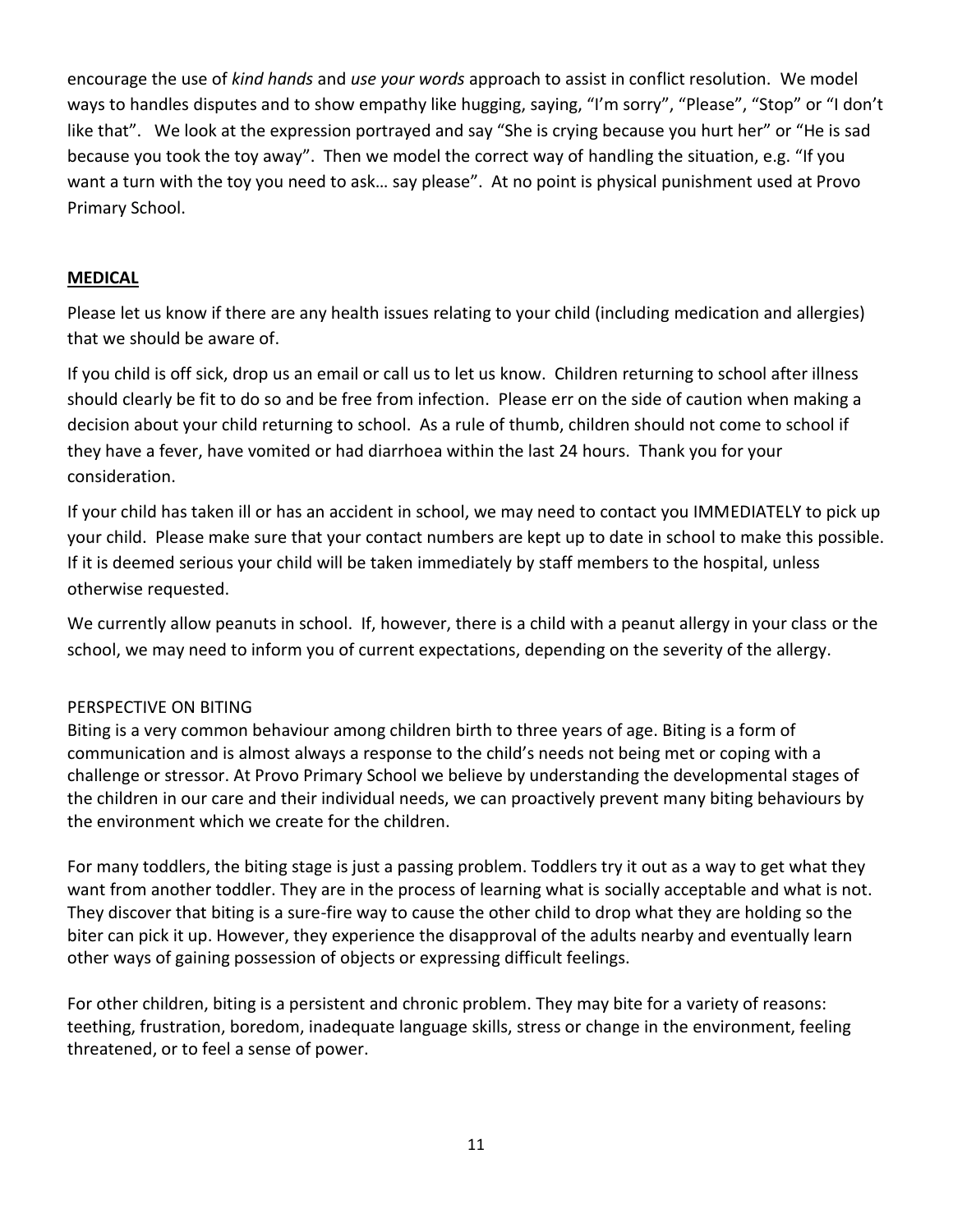In order to alleviate some of triggers for biting, Provo Primary School has many practices in place, that are known to help prevent incidences of biting in small children. We have a Biting Policy with an action plan and will work together with families to address for more persistent biting.

# **BIRTHDAY POLICY**

We are happy to celebrate children's birthdays at school by singing 'happy birthday'. If you would like to bring in something special to eat or drink on your child's birthday, please tell us a few days beforehand. We ask that these items are mindful of our healthy eating awareness. As we recognise that some parents wish to monitor the food their child may be eating, we ask that you bring a small individually wrapped item. These will then be distributed and taken home at the end of the school day. If it is table-ready fruit, then we are happy to share this out during snack. If you are sending items to school to be shared out, we ask that they do not contain peanuts. **Please note that we are unable to hold parties at school, with balloons, party food and party bags**.

# **SCHOLASTIC BOOK ORDERS:**

The school PTA offers the opportunity to order books and learning resources from Scholastic through a monthly catalogue that is sent home. As you order books for your child, our class/school gains points to use towards buying books and resources for your child to use and enjoy. An email will be sent out with ordering details. Let's order some great books!



# **HOW CAN YOU SUPPORT?**

- Read newsletters, your child's journal, weekly email updates; check out the school's website; visit the classroom regularly, and have daily conversations with your child's teacher.
- $\mathbb{R}^n$  Become involved in our PTA and support its events.
- Any offer of help to our class or the school whether regularly or for specific events will be gratefully received. Please give your name and contact information to us, along with how you would be willing to help.

### **PHOTOGRAPHIC IMAGE CONSENT:**

Taking photographs/videos is a big part of life here at Provo Primary School. We use some of these on our website/Facebook page or on school displays as well in other printed publications we produce, including our annual school Yearbook. Please note that your child's name will not be published alongside any photographs used.

**We ask for your permission to photograph or make any recordings of your child and as part of the enrolment process and a form will be given to you to complete.** Please note: parents are not permitted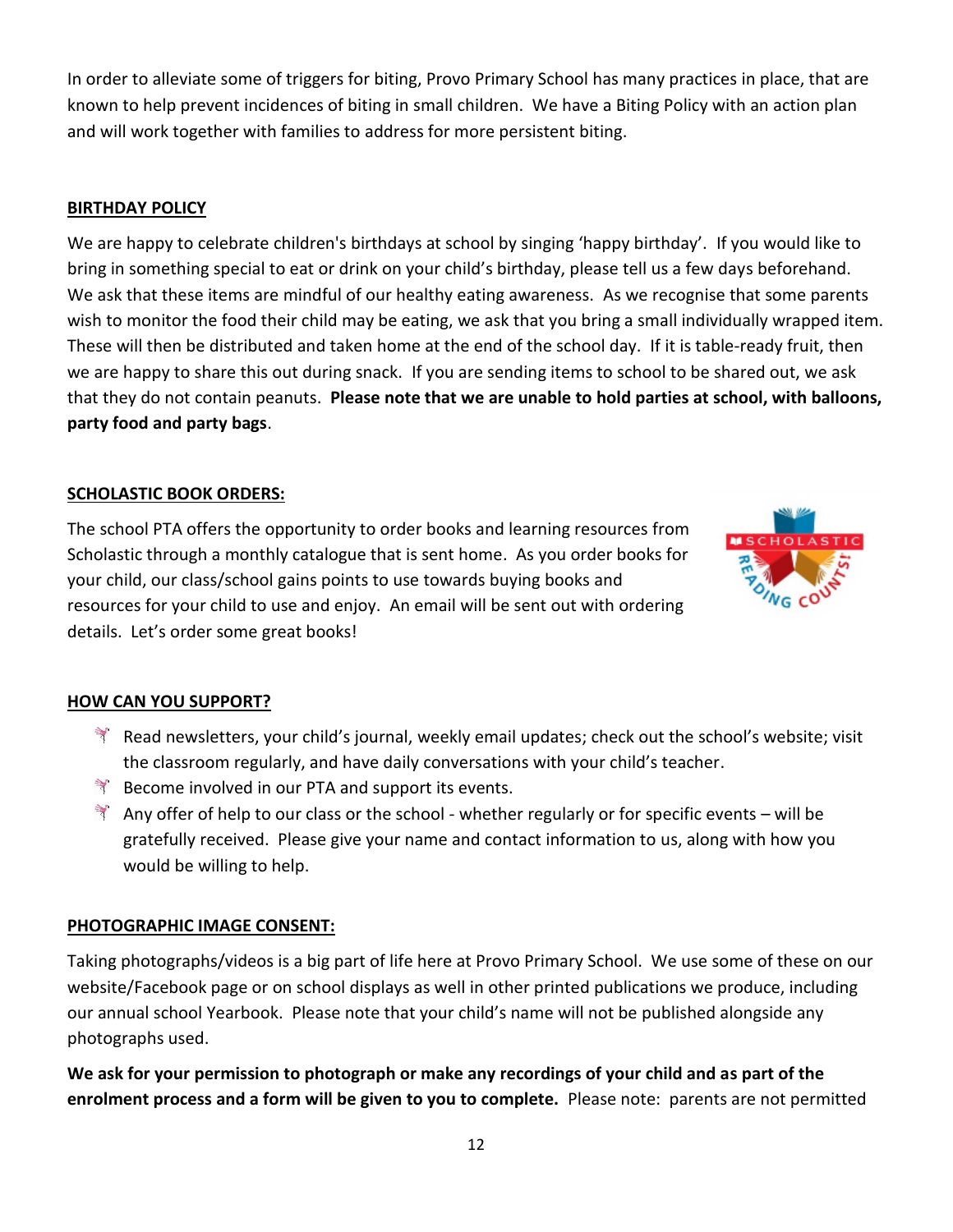to take photos or make a recording for anything other than their own personal use. We trust that you will understand the necessity for this formality and that the joy of sharing the moments of your child's times during their early years at school can continue.

Finally, we have an open door policy: if you have any questions or concerns, PLEASE come and speak to us.

Thank you,

**Miss Laranda**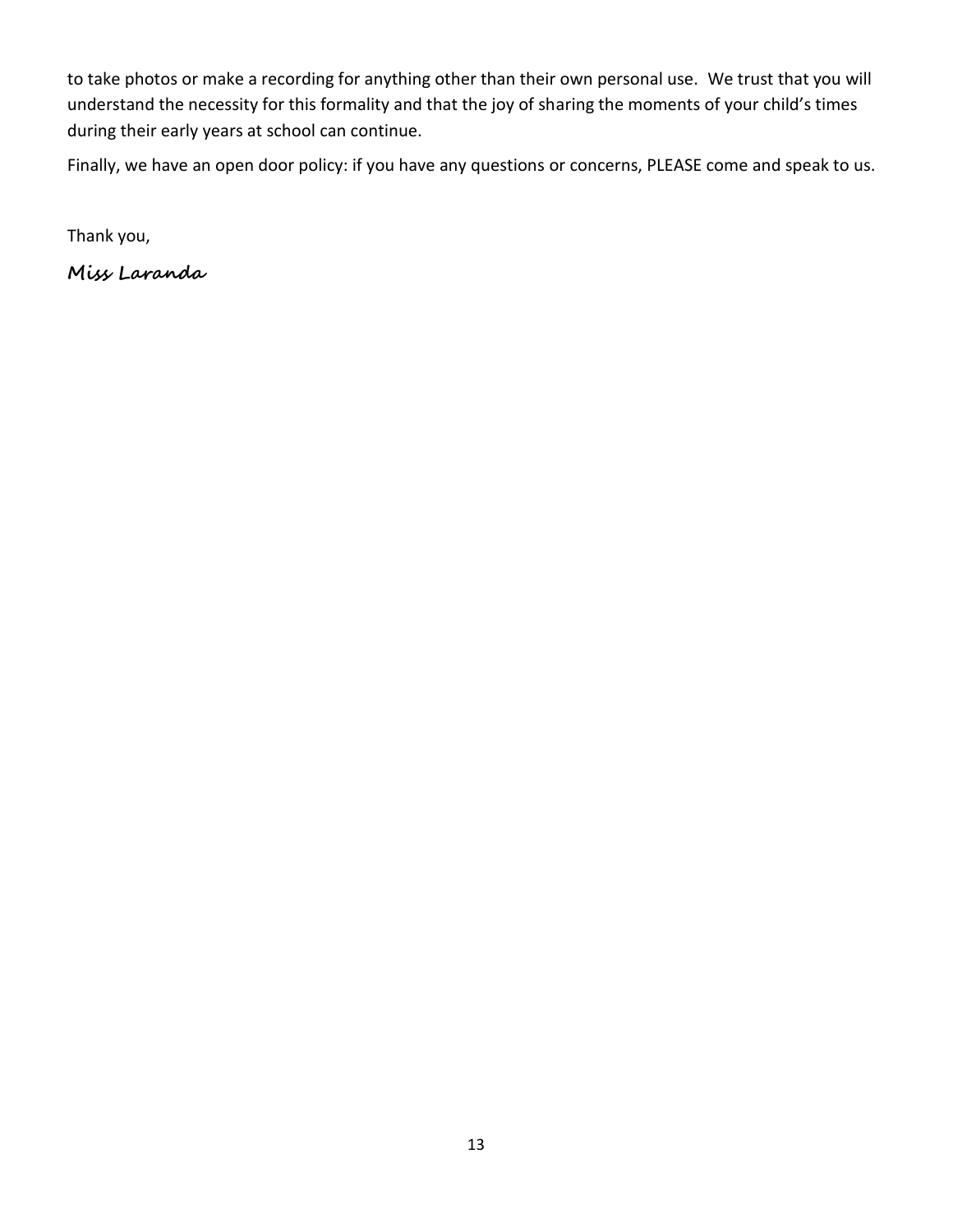# **TODDLER CHECKLIST:**

 $\mathbb{R}$  Take advantage of pre-enrollment visits, such as Flamingos and Chicks or visiting the school/classroom on occasion;



summer camp and attending the open house session before school begins. These visits will allow you and your child to become familiar with the school, teachers and classroom.

- $\mathbb{R}$  Things to bring everyday snack bag with healthy snacks that your child can open/eat quite independently, a water bottle (kind with a straw) and bag (with change of clothes, diapers and diapering essentials) – PLEASE LABEL!
- $\mathbb{R}^n$  Wear comfortable clothing that will allow them to participate in all activities.
- $\mathbb{R}^n$  Footwear is taken on and off throughout the morning and we encourage a level of independence with this process. For safety reasons, flip-flops or slip-on shoes without straps are not appropriate.
- $\mathbb{R}^n$  Please communicate the toileting practices you have implemented at home.
- $\mathbb K$  Drop off routine (8.10 onwards) encourage your child to carry something; put water bottle in cooler, snack bag and clothing bag in designated areas; wash child's hands; encourage him/her to engage in an activity; kiss/hug/say goodbye. If your child is having difficulty separating, together we will support you and your child.
- $\mathbb{R}^n$  Pick up (12 noon) wait until teacher opens door; come in and collect belongings (encourage your child to carry something).
- $\mathbb{R}^n$  Stay informed have daily conversations with your child's teacher (discuss any changes that the teacher needs to know about); check your child's journal; read any email updates; visit website; have a look inside the classroom regularly.
- $\mathbb{R}^n$  Sickness let the office know by email or telephone and keep your child home at least 24 hours after symptoms have subsided.